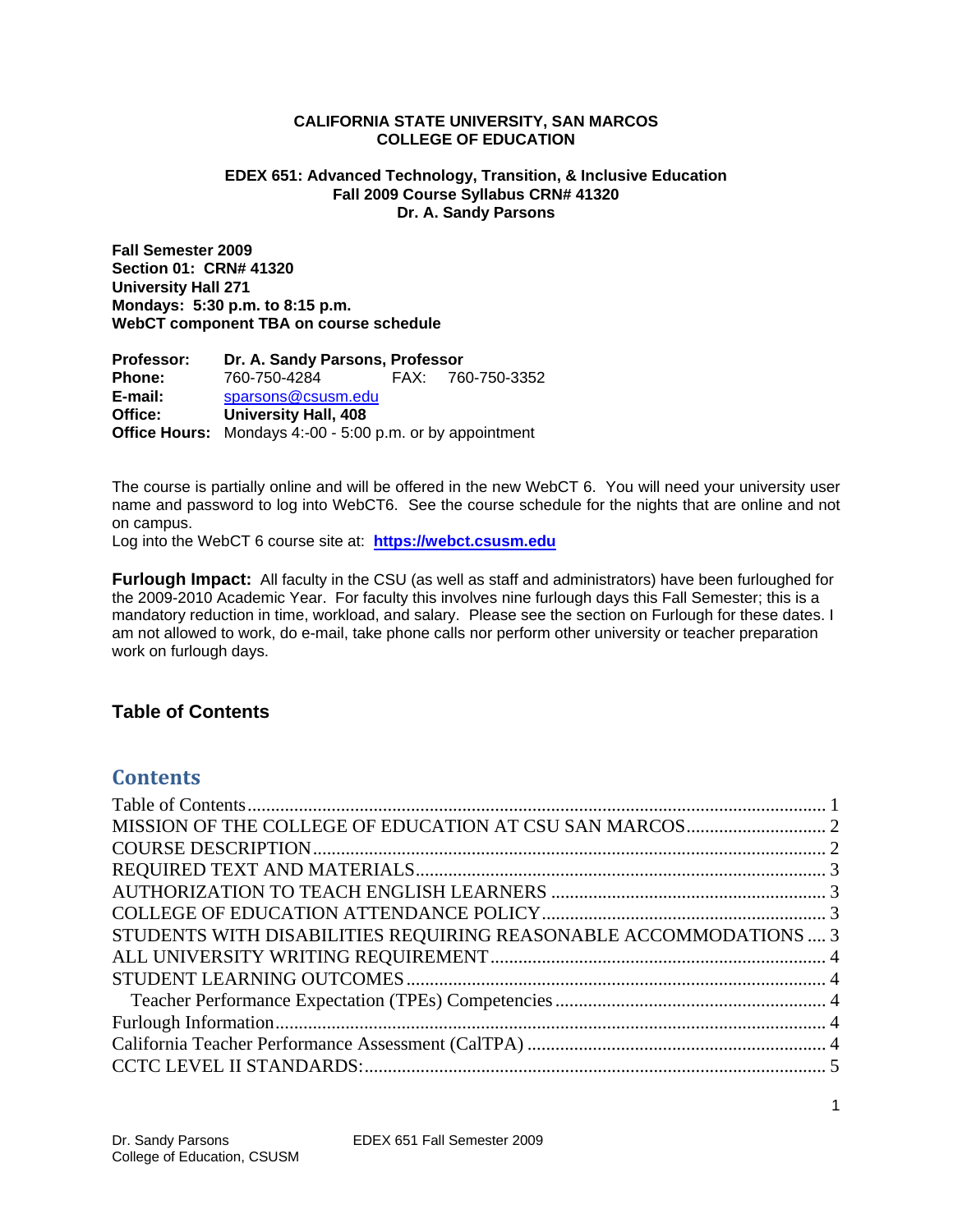# **MISSION OF THE COLLEGE OF EDUCATION AT CSU SAN MARCOS**

The mission of the College of Education Community is to collaboratively transform public education by preparing thoughtful educators and advancing professional practices. We are committed to diversity, educational equity, and social justice, exemplified through reflective teaching, life-long learning, innovative research and on-going service. Our practices demonstrate a commitment to student-centered education, diversity, collaboration, professionalism, and shared governance. (Adopted by COE Governance Community, October, 1997).

# **COURSE DESCRIPTION**

Focuses upon acquisition of skills for advanced application of technologies supporting inclusion, and practical applications in the classroom, grant writing, and professional presentations. Meets Professional Level II Education Specialist credential standards for supporting transition across the K-12 continuum and development of a specific area of emphasis (SAE) in inclusive education, assistive technology, and reflective practice.

**COURSE PREREQUISITES** Completion of the Special Education Specialist in Mid-Moderate Disabilities Level 1.

# **COURSE ACTIVITIES:**

Students build upon the skills developed in the Level I credential courses to expand the scope and depth of study into an Area of Specific Emphasis (SAE). Course content includes grant and project development. Advanced applications of assistive technologies are addressed including the course content, grant development and lab visitation. Emphasis is on the applications of content and skills with individual learners in the classroom. Professional productivity includes use of advanced presentation software, grant writing, and transition teaming and planning. Professional Level II Education Specialist credential standards for supporting transition across the K-12 continuum and development of a Specific Area of Emphasis in inclusive education, assistive technology, and reflective practice are addressed in this course.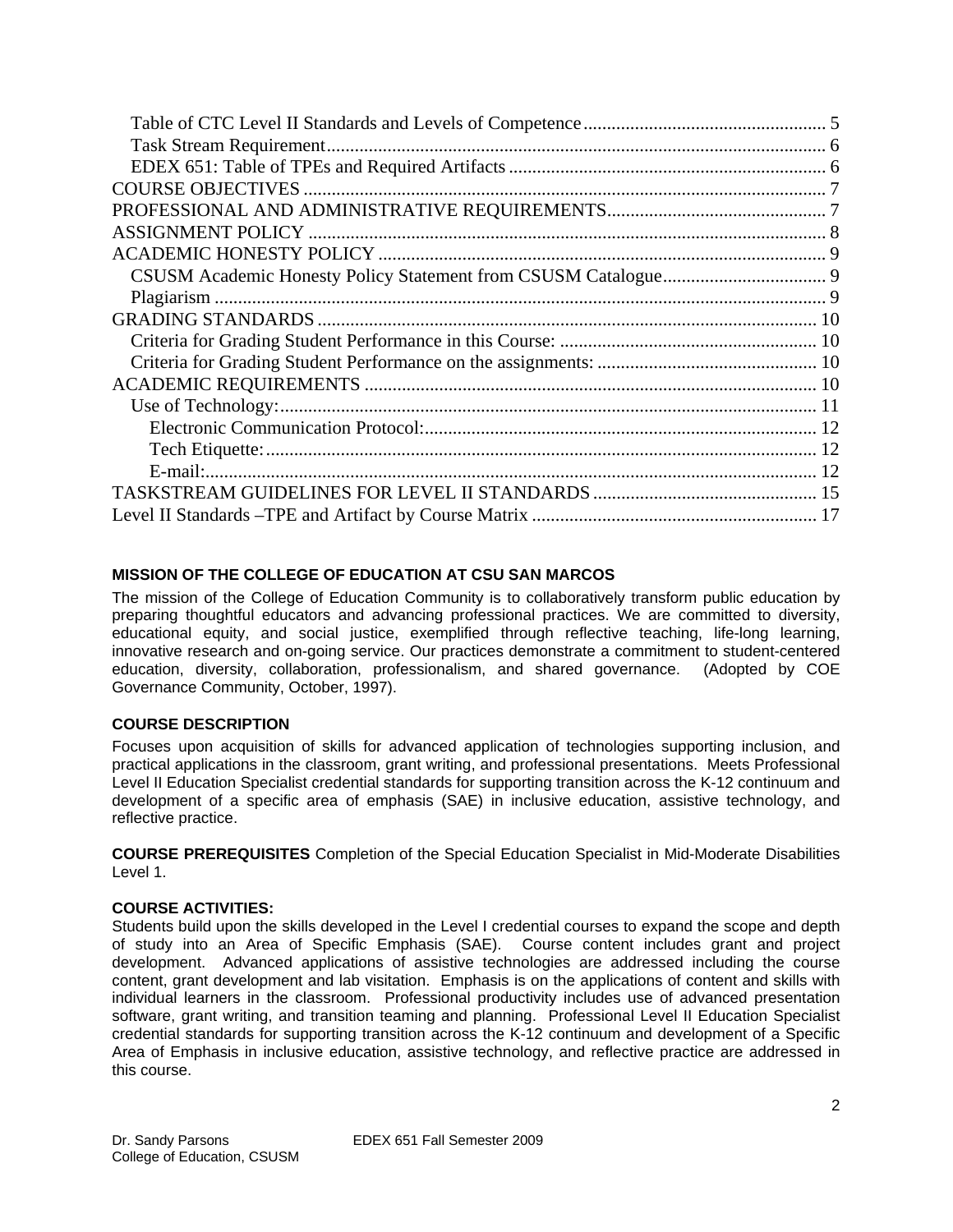# **REQUIRED TEXT AND MATERIALS**

**Text** 

### **Required:**

Pierangelo, R., & Giuliani, G. A. (2004**).** *Transition services in special education: A practical approach.*  Pearson: Allyn Bacon**.** New York, NY. ISBN # 0-205-34569-7

#### **Bound Reader Required (I will send a course mail to let you know when it is available.)**

 Parsons, S. Bound Reader for EDEX 651 (Fall 2009). This will be available at **CopyServe**. (760) 599- 9923, 754 South Rancho Santa Fe Blvd in the Citibank shopping center on the corner of Rancho Santa Fe and San Marcos Blvd. Easy entry is from San Marcos Blvd. just west of Rancho Santa Fe Rd.; turn right into the first driveway off San Marcos Blvd. just after Citibank, and make an immediate left. The Copy Serve store faces San Marcos Blvd.

#### **Recommended**

 *association, sixth edition.* American Psychological Association, Washington, CD. American Psychological Association. (2009*). Publication manual of the American psychological* 

**University print card**. You will be required to submit hard print copies of lab assignments printed in the lab. You may purchase this card in the Kellogg Library on the  $2<sup>nd</sup>$  floor (street level) near the Student Technology Help Desk (call 760-750-6505 for hours of operation). You may add money to the card on the 4th floor of University Hall, but you must have a card first in order to do this. **Having a print card is a requirement!** 

**USB drive** for bringing documents into class for power point presentation and document sharing.

### **AUTHORIZATION TO TEACH ENGLISH LEARNERS**

 often encountered in California public school classrooms. The authorization to teach English learners is This credential program has been specifically designed to prepare teachers for the diversity of languages met through the infusion of content and experiences within the credential program, as well as additional coursework. Students successfully completing this program receive a credential with authorization to teach English learners.

(Approved by CCTC in SB 2042 Program Standards, August 02)

### **COLLEGE OF EDUCATION ATTENDANCE POLICY**

 *COE Governance Community, December, 1997).* Those students coming to class late or returning from Due to the dynamic and interactive nature of courses in the College of Education, all students are expected to attend all classes and participate actively. At a minimum, students must attend more than 80% of class time, or s/he may not receive a passing grade for the course at the discretion of the instructor. Individual instructors may adopt more stringent attendance requirements. Should the student have extenuating circumstances, s/he should contact the instructor as soon as possible. *(Adopted by the*  break late are penalized participation points.

### **STUDENTS WITH DISABILITIES REQUIRING REASONABLE ACCOMMODATIONS**

Students must be approved for services by providing appropriate and recent documentation to the Office of Disable Student Services (DSS). This office is located in Craven Hall 5205, and can be contacted by phone at (760) 750-4905, or TTY (760) 750-4909. Students authorized by DSS to receive reasonable accommodations should meet with their instructor during office hours or, in order to ensure confidentiality, in a more private setting.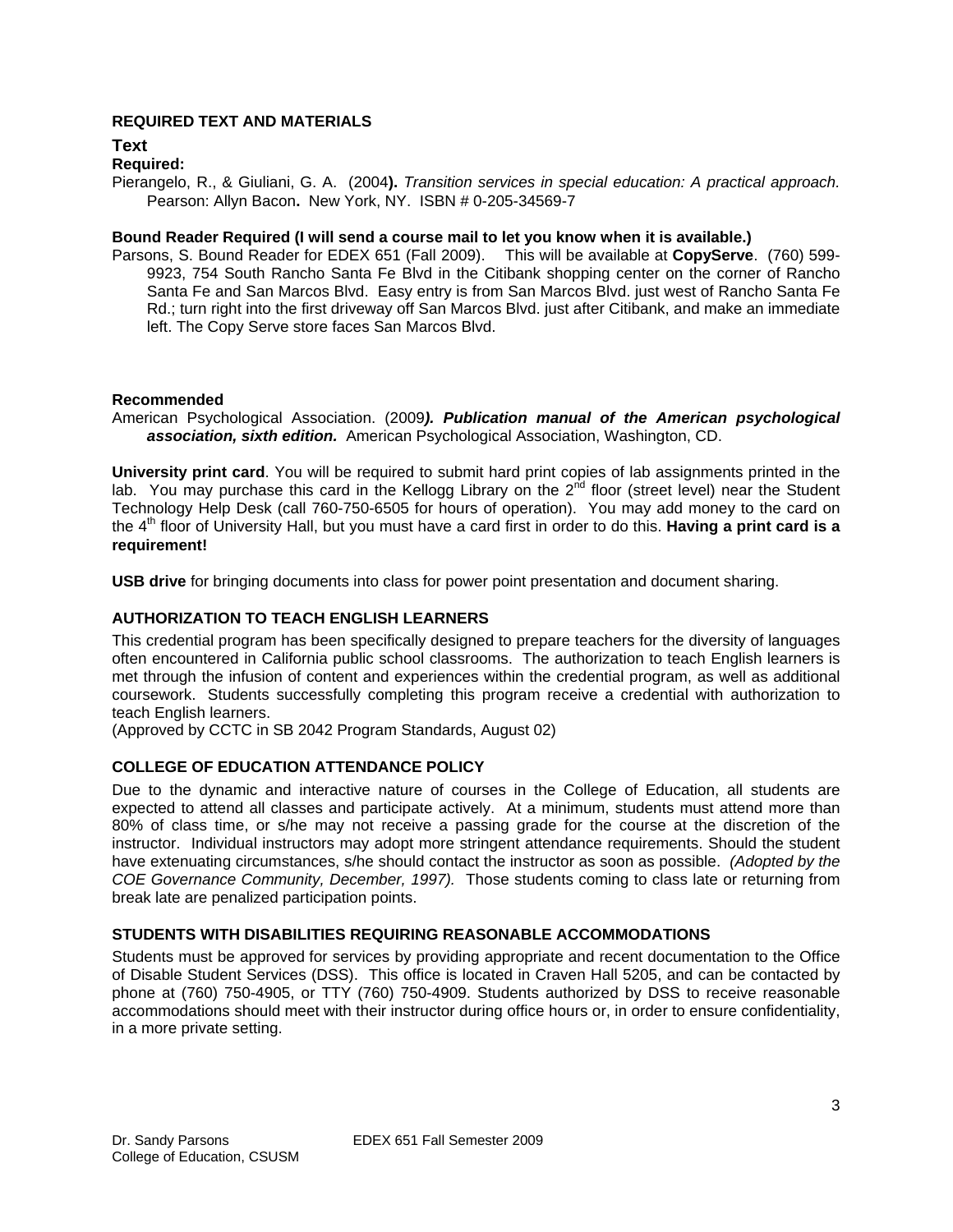## **ALL UNIVERSITY WRITING REQUIREMENT**

Every course at the university must have a writing requirement of at least 2500 words. The writing in this course is met via the Specific Area of Emphasis paper, the grant project, and the WebCT discussion board work.

# **STUDENT LEARNING OUTCOMES**

## *Teacher Performance Expectation (TPEs) Competencies*

The course objectives, assignments, and assessments have been aligned with the (California Commission on Teacher Credentialing (CCTC) standards for the Special Education, Specialist Level II Credential. This course is designed to help teachers seeking a California teaching credential to develop the skills, knowledge, and attitudes necessary to assist schools and district in implementing effective programs for all students. The successful candidate will be able to merge theory and practice in order to realize a comprehensive and extensive educational program for all students. You will be required to formally address several CCTC standards for the Special Education, Specialist Level II Credential in this course: (these will be handed out in class).

### **Furlough Information**

# **Mandatory Faculty Furlough Days and CSU Budget:**

**My furlough dates at the time of publication of this syllabus are: 9/08 and 9/18; 10/08 and 10/12; 11/12, 23, 24, and 25; and 12/04. These dates may change and I will alert you to any changes.** 

#### **Staff and Administration Furlough Days: 9/04 & 18; 10/02 & 16; 11/06, 20, 25, & 30; 12/18 & 31. On these dates the campus will have virtually no services but campus will be open for classes.**

Due to the devastating effects of current budget crisis in California, all CSU faculty have been furloughed nine days each semester of this academic year, representing a 9.23% reduction in both workload and compensation. A furlough is an unpaid day off on a faculty member's regularly-scheduled workday. In order to satisfy legal and ethical requirements of the California Labor Code, I am required to submit formal certification that I will not work on my furlough days. I am prohibited from teaching, conducting scholarly research, consulting with students, responding to email or voicemail, providing assignment feedback, or participating in any CSU work-related activities on my furlough days. Furlough dates vary by professor; my Fall Semester furlough dates are listed above and on the course schedule handed out in class.

The CSU faculty agreed to take furlough days in order to preserve classes for students; jobs for as many CSU employees as possible, and to serve as many students as possible during in the current budget crisis. The agreement that governs faculty furloughs acknowledges that "cuts of this magnitude will naturally have consequences for the quality of education that we can provide." Within the furlough context, I will make every effort to support your educational experience at CSUSM.

Visit CSUSM Budget Central [http://www.csusm.edu/budgetcentral/] to learn about the state budget crisis and how it impacts your educational opportunities. To avoid the continued loss of higher education availability in California, exercise your right to voice an opinion. Contact information for state legislators and the governor are provided at Budget Central.

# **California Teacher Performance Assessment (CalTPA)**

Beginning July 1, 2008 all California credential candidates must successfully complete a state-approved system of teacher performance assessment (TPA), to be embedded in the credential program of preparation. At CSUSM this assessment system is called the CalTPA or the TPA for short.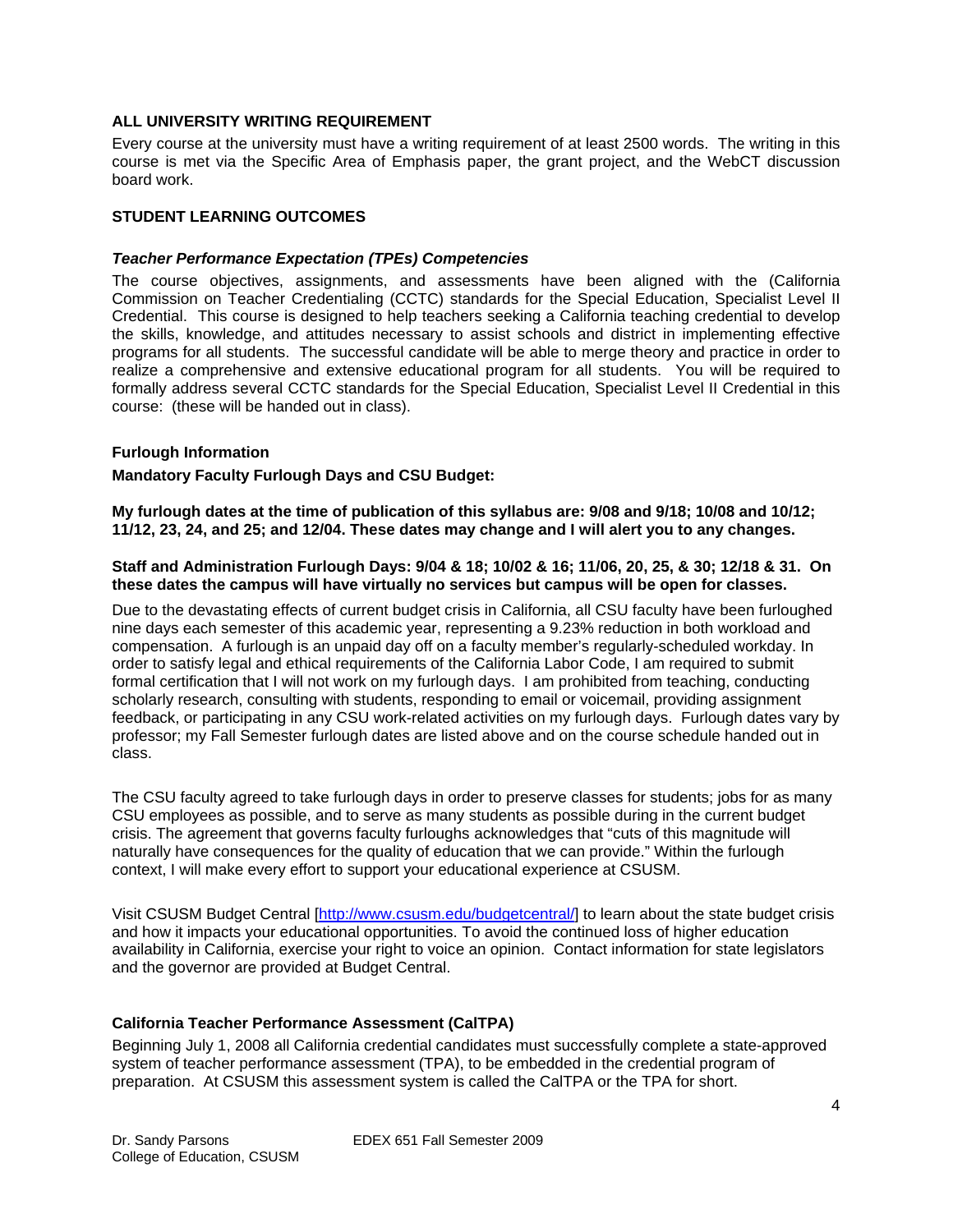To assist your successful completion of the TPA a series of informational seminars are offered over the course of the program. TPA related questions and logistical concerns are to be addressed during the seminars. Your attendance to TPA seminars will greatly contribute to your success on the assessment.

Additionally, COE classes use common pedagogical language, lesson plans (lesson designs), and unit plans (unit designs) in order to support and ensure your success on the TPA and more importantly in your credential program.

 http://www.csusm.edu/coe/CalTPA/ProgramMaterialsTPA.html The CalTPA Candidate Handbook, TPA seminar schedule, and other TPA support materials can be found on the COE website provided at the website provided:

# **CCTC LEVEL II STANDARDS:**

The table below indicates the CCTC Level II standards and levels of competence addressed by EDEX 651 and the level (i.e., knowledge, application) at which each standard is demonstrated.

| Table of CTC Level II Standards and Levels of Competence |  |  |  |  |  |
|----------------------------------------------------------|--|--|--|--|--|
|----------------------------------------------------------|--|--|--|--|--|

| M/M/S | M/M/S | M/M/S | M/M | M/M | M/S | M/S |
|-------|-------|-------|-----|-----|-----|-----|
| 15    | 16    | 17    | 18  | 20  | 18  | 19  |
| K/A   | K/A   | K/A   | K/A | K/A | K/A | K/A |

**Key to Table**: (number indicates CCTC standard addressed)

| M/M/S<br>M/M<br>M/S<br>K | = Common Mild/ Moderate and Moderate/Severe Education Specialist Competency<br>= Mild/Moderate Education Specialist Competency<br>= Moderate/Severe Education Specialist Competency<br>= Competence at <b>knowledge</b> level <b>A</b><br>$=$ Competence at <b>application</b> level                                                         |
|--------------------------|----------------------------------------------------------------------------------------------------------------------------------------------------------------------------------------------------------------------------------------------------------------------------------------------------------------------------------------------|
| <b>15 M/M/S</b>          | <b>Current and Emerging Research and Practices</b><br>Interpret, apply, and disseminate current and emerging research, theories,<br>legislation, policies and practices.<br>Research the current professional literature in an area of specific emphasis.                                                                                    |
| <b>16 M/M/S</b>          | <b>Transition and Transition Planning:</b><br>Collaboration with personnel from other educational and community agencies,<br>Successful planning for transition to vocational experiences,<br>Procurement of technologies to ease transition process, and grant writing,<br>Legislation supporting barrier free access through technologies. |
| <b>17 M/M/S</b>          | Development of Specific Area of Emphasis (SAE):<br>Opportunities to build upon foundations of Level I Education Specialist work,<br>Expanding scope and depth of study in specific content areas,<br>Develop expertise in performing specialized functions<br>(e.g. Technology, Transition, and Inclusive Education).                        |
| 18 M/M                   | <b>Assessment of Students</b><br>Assessment of verbal and non-verbal communicative competence for planning<br>Augmentative and Alternative Communication (AAC)<br><b>Technology Assessments and Planning</b>                                                                                                                                 |
| 20 M/M                   | <b>Collaboration and Consultation</b><br>Develop skills in communication, collaboration and consultation for serving<br>in coordination function throughout the education placements of students.                                                                                                                                            |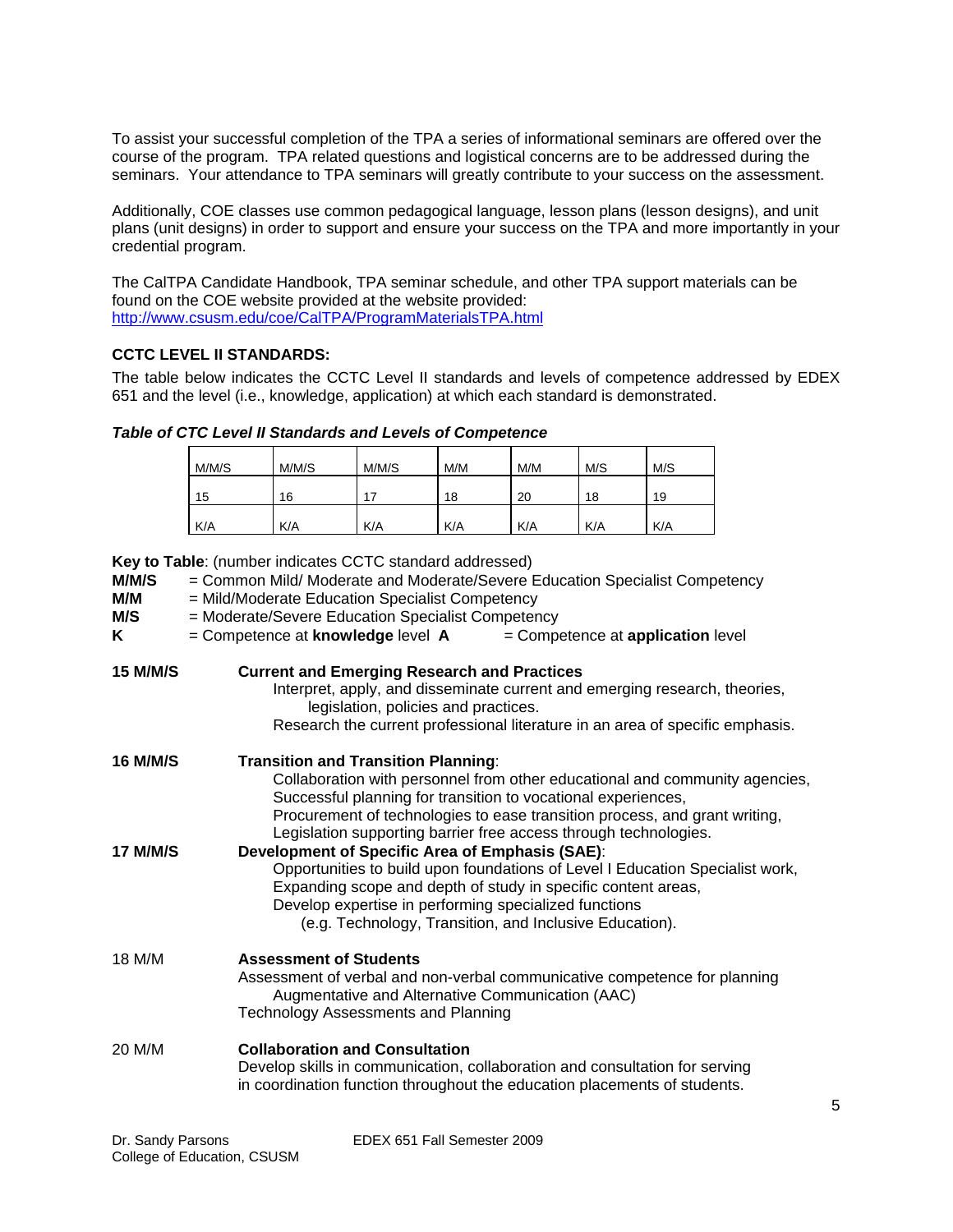Interdisciplinary teaming for planning transition across K-12 Curriculum. Team writing of grant proposals for acquisition of funds in assistive technologies.

18 M/S **Advanced Communication Skills**: Demonstrates effective communication skills for networking and collaborating. Team building and facilitation for transition, Team building and planning for infusion of technologies for curriculum support, Development of professional presentations. Development of grant proposals. **19 M/S Leadership and Management Skills**: Demonstrates ability to work effectively within integrated service delivery models, Participates in school restructuring and reform efforts to impact systems change.

Involvement in site-based decisions, restructuring and reform efforts.

Including students with mild/moderate/severe disabilities through use of technology.

# *Task Stream Requirement*

CCTC Standards for the Special Education Specialist Credential

The course objectives, assignments, and assessments have been aligned with the CCTC (California Commission on Teacher Credentialing) standards for the Level II Special Education Specialist Credential. This course is designed to help teachers seeking a California teaching credential to develop the skills, knowledge, and attitudes necessary to assist schools and district in implementing effective programs for all students. The successful candidate will be able to merge theory and practice in order to realize a comprehensive and extensive educational program for all students. You will be required to formally address the CCTC Standards for the Level II Mild/Moderate/Severe Special Education Specialist Credential listed in the Table below. You will be required to post artifacts and a reflection to address each required standard. Please see the table below for the artifacts to be posted to each standard. The format for the Reflective Essay, required for addressing each standard, appears on the last page of this syllabus. **You must complete all TaskStream postings in order to be cleared for your credential.** 

| <b>EDEX 651: Table of TPEs and Required Artifacts</b> |  |
|-------------------------------------------------------|--|
|-------------------------------------------------------|--|

| <b>CCTC Level II Standard</b>                              | Related Artifact to be Attached in Task Stream |  |  |
|------------------------------------------------------------|------------------------------------------------|--|--|
| Standard 15 M/M/S                                          | Specific Area of Emphasis Paper (SAE)          |  |  |
| Current and Emerging Research Practices                    | <b>Highlight your Literature Review</b>        |  |  |
| Standard 16 M/M/S                                          | Reading Activities (Select one)                |  |  |
| Transition and Transition Planning                         | Posted Discussion Board Work on Transition     |  |  |
| Standard 17 M/M/S                                          | Specific Area of Emphasis Paper (SAE)          |  |  |
| Development of Specific Area of Emphasis                   | Highlight how this will help your teaching     |  |  |
| <b>Standard 19 M/S</b><br>Leadership and management Skills | <b>Tech Grant Proposal Narrative</b>           |  |  |

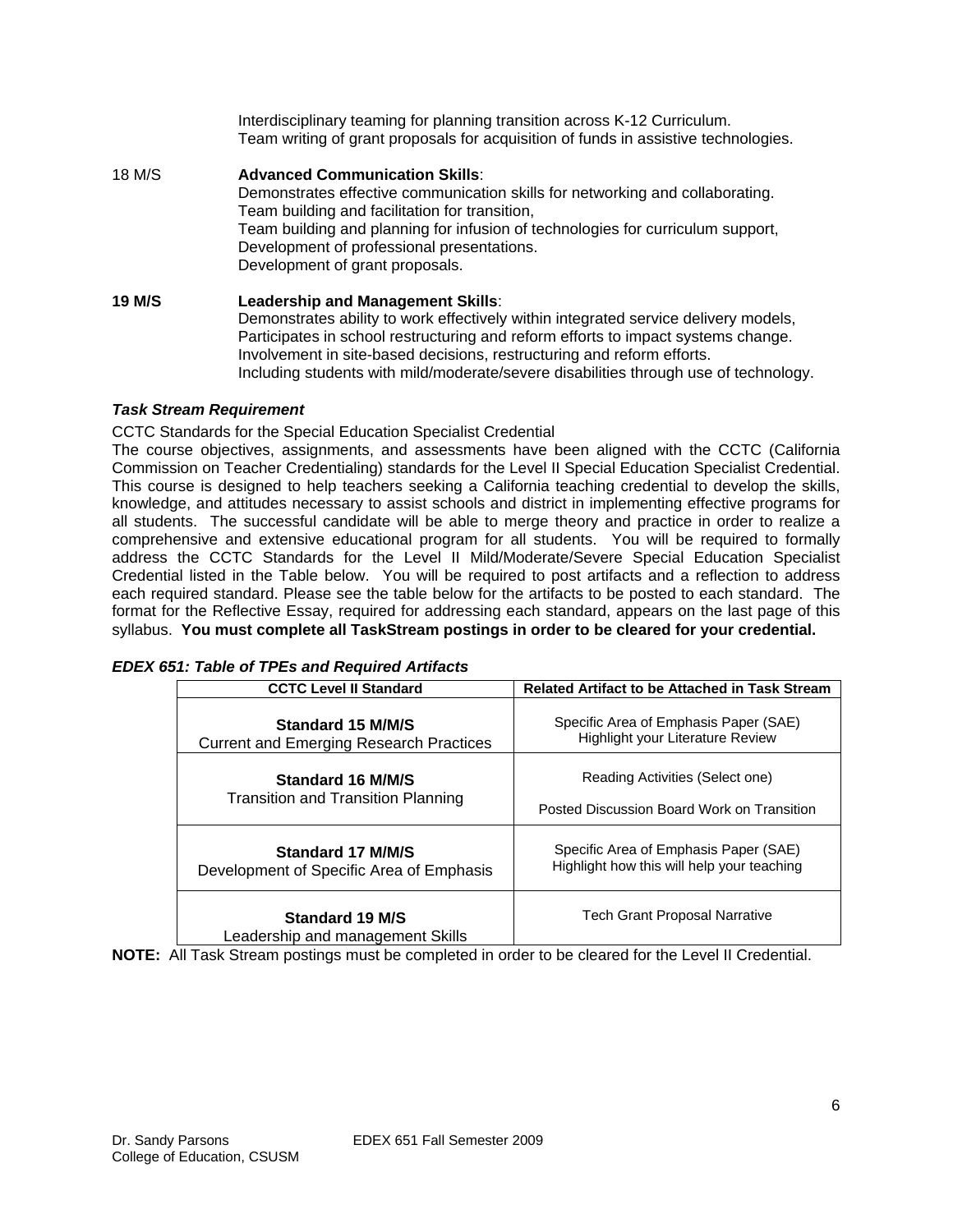# **COURSE OBJECTIVES**

Students will:

- 1. demonstrate knowledge on current laws, policies, regulations, and funding sources for including technologies,
- 2. develop skills in the design of grant proposals including response to RFPs (Request for Proposal), basic planning, budgeting, writing grant proposals, and managing implementation of projects,
- 3 develop skills and practice in developing professional presentations using advanced software applications,
- 4. acquire a knowledge base and skills in facilitating transition across the K-12 continuum (preschool to elementary, elementary to middle school, middle to high school, high school) and also to postschool work, educational, and community experiences,
- 5 acquire knowledge and skills in the use of advanced technologies (hardware and software) with learners with diverse learning styles,
- 6. demonstrate knowledge of the application of augmentative and alternative communication (AAC) systems including nonsymbolic modes of communication (gestures, vocalizations, and eye gaze, body language and sign-symbol systems),
- 7. presentation of grants, projects, and research to classmates in professional format,
- 8. engage in problem solving and futures planning of including individuals with special learning needs and supported included instruction through the use of technologies.

# **PROFESSIONAL AND ADMINISTRATIVE REQUIREMENTS**

1. Attend all class sessions. Please call the instructor when you are unable to attend class or if you must be late. The CSUSM College of Education, which has an attendance policy that mandates a minimum attendance of 80% of face-to-face class sessions, requires these guidelines. Please inform your instructors in advance of any extenuating attendance circumstances.

2. Use "Person-first" language (e.g., "Student with Down Syndrome" rather than "Down Syndrome student;" must be used throughout all written and oral assignments and discussions.

3. Word-process all written documents. **Keep a copy of all of your work**. Proof of completion of all assignments is the responsibility of the student. Keep these records until you have received your grade. Also, you will want these copies for your records and for potential future use as professional portfolio entries. Keep a text document of all WebCT postings for your own records and for proof of completion.

4. Complete and hand in all assignments on the due dates for full credit.

5. Participate in class discussions and group activities and demonstrate positive interpersonal skills with classmates and guests. Participation points are assigned on the basis of participation, collegiality, collaborative effort, and professionalism in interactions with fellow students and the instructors and guest lecturers.

6. **Responsibility for obtaining handouts is that of the student**. If you are to miss class, be sure to select a class "buddy" to ensure that you receive handouts and information when you must miss class. You may wish to have the following information for your Buddy: Telephone, e-mail address, Fax number. Obtaining missed handouts is the responsibility of the student, get a buddy!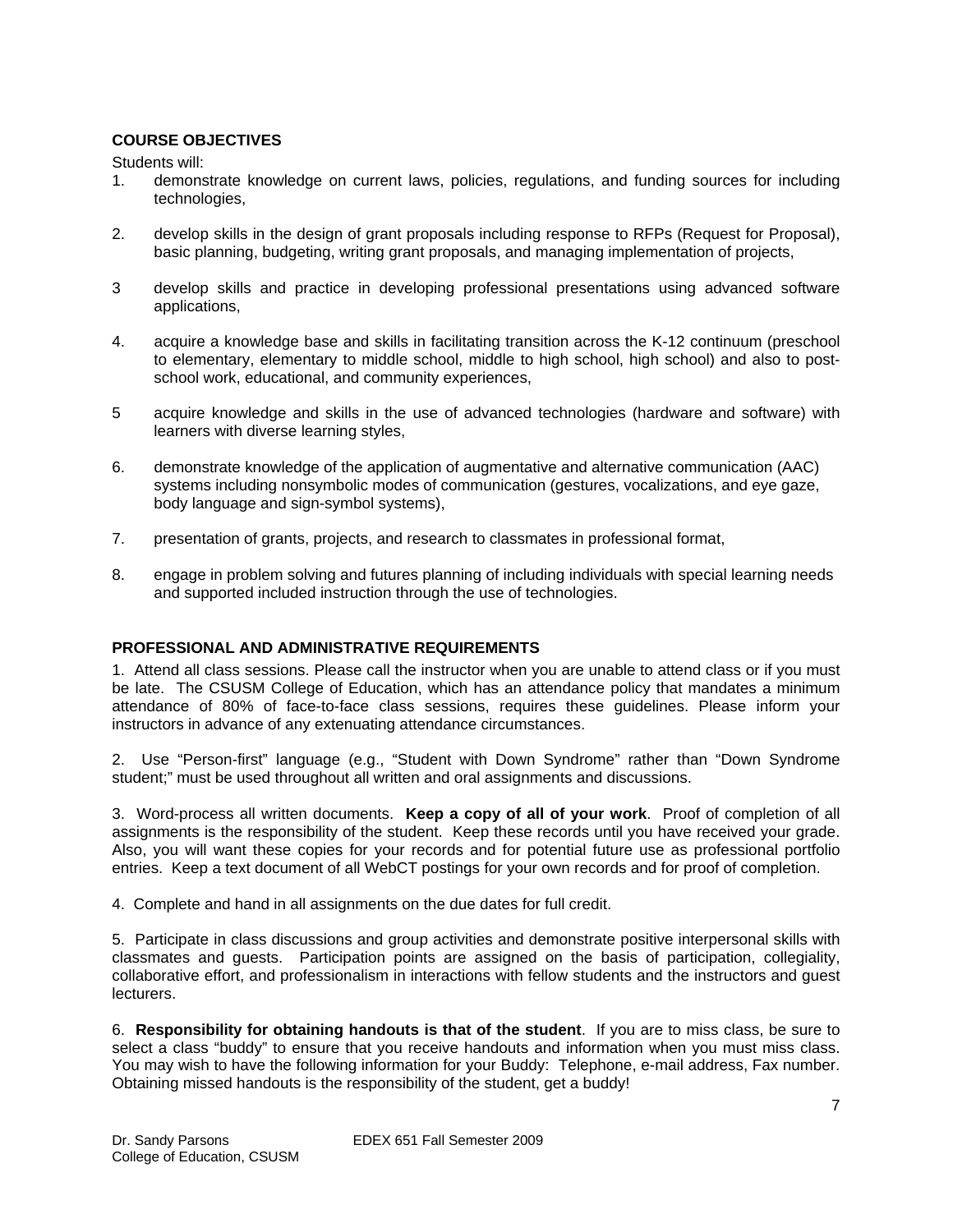7. **No Late Work is Accepted:** I do not accept late work. This includes assignments required in hard copy, as well as those to be posted to the discussion board in WebCT, or submitted online in WebCT using the assignments tool.

8. **I typically do not accept assignments sent my e-mail attachment.** Due to the large number of students in our classes I will not accept e-mail attachments of work that is due in hard copy in class. **\*NOTE:** If you have extenuating circumstances in your life, contact the instructor about missed classes or late work due to extreme circumstances.

9. **If you have extraordinary circumstances in your life which impact upon your attendance or assignments, please let us know. If you have any questions or concerns, please contact the instructor.** 

10. The UH 271 lab has been newly refreshed with Macintosh computers. **THERE MUST BE ABSOLUTELY NO FOOD OR DRINK (other than water in bottles) BROUGHT INTO THIS LAB!!!** You may have water bottles at the tables, but not near the computers. There will be participation point deductions for each breach of this policy.

# **ASSIGNMENT POLICY**

Each assignment is due on the date indicated on the syllabus/course schedule. Keep a hard copy of each assignment turned in. Burden of proof of assignment completion is upon the student.

- I do typically not accept assignments as e-mail/course mail attachments or embedded within email/course mails. Seek prior permission in extenuating circumstances.
- I do not accept late work or late WebCT postings.
- • Work submitted for credit in other courses (including masters thesis work) either at CSUSM or other institutions may not be submitted to meet EDEX 651 course requirements.
- Students are required to keep a copy of all work in case any work becomes lost. All proof of work accomplished is the responsibility of the student, including Discussion Board Postings within WebCT6. It is recommended that you compose in Word, and keep a running document of your work. You can copy and paste from Word into WebCT6.
- It is strongly advised that students keep up with the assignments from session to session as late work is not accepted.
- **Note**: Typically, no late work will be accepted, but if accepted due to extenuating circumstance, and at the instructor's discretion, point deductions will be applied.

 **attendance or assignments, please let us know. If you have any questions or concerns, If you have extraordinary circumstances in your life which will impact upon your please contact the instructor.**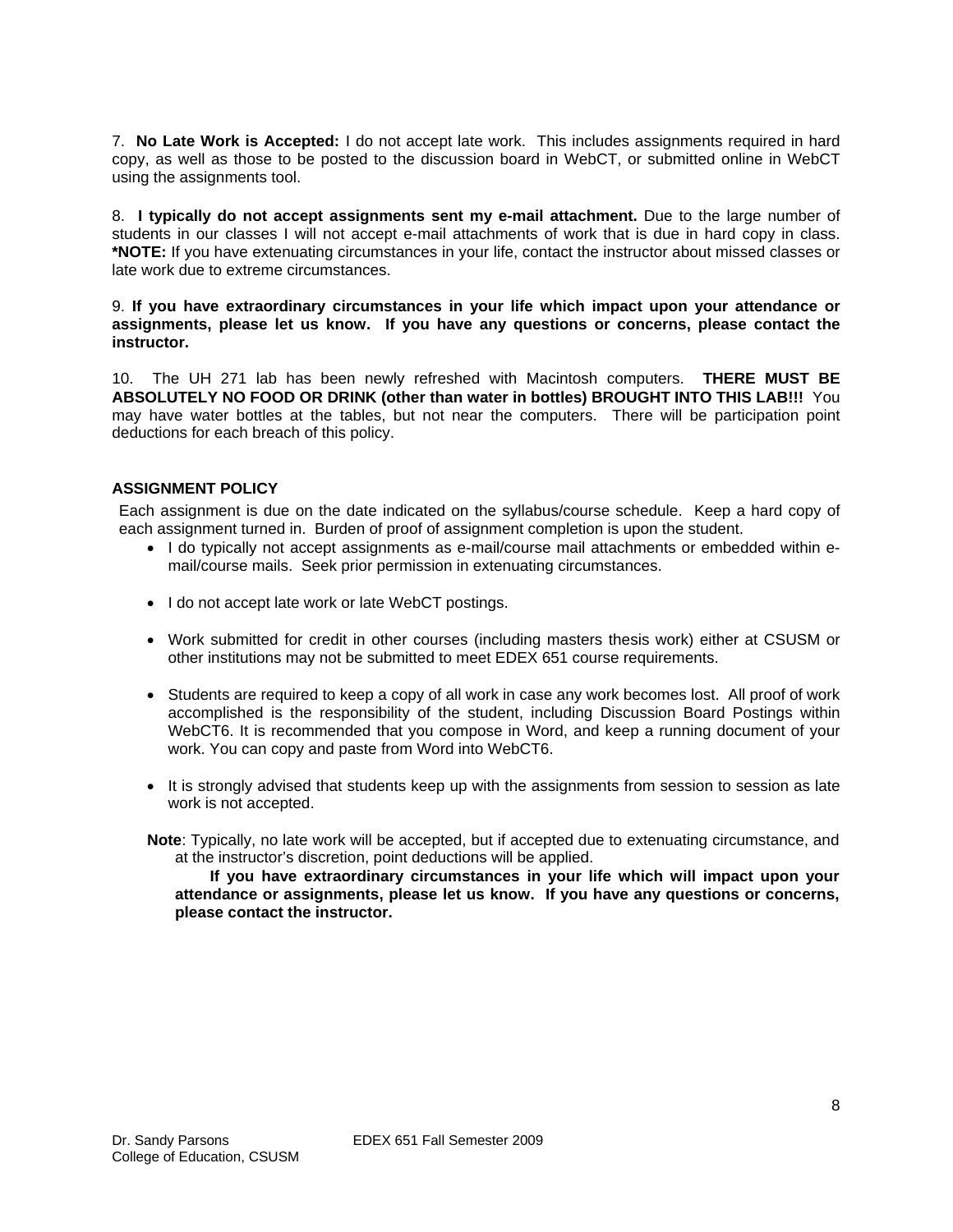# **ACADEMIC HONESTY POLICY**

- Plagiarism of any type will result in a failing grade. All work in this course must be the original work of the individual credential candidate.
- • Scanning of student work via Turnitin™ software may be used to verify student authorship and accurate citation of copyrighted materials or thoughts, ideas, and/or work of others.
- • Assignments will be checked via Turnitin™ software for accuracy of citation and originality of work.
- The instructor may require that some assignments in the course be submitted via WebCT 6 using the built in Turitin™ software feature.
- Students making unauthorized copies of copyrighted materials or microcomputer software will receive a failing grade.

# *CSUSM Academic Honesty Policy Statement from CSUSM Catalogue*

"Students will be expected to adhere to standards of academic honesty and integrity, as outlined in the Student Academic Honesty Policy. All written work and oral assignments must be original work. All ideas/materials that are borrowed from other sources must have appropriate references to the original sources. Any quoted material should give credit to the source and be punctuated with quotation marks.

Students are responsible for honest completion of their work including examinations. There will be no tolerance for infractions. If you believe there has been an infraction by someone in the class, please bring it to the instructor's attention. The instructor reserves the right to discipline any student for academic dishonesty in accordance with the general rules and regulations of the university. Disciplinary action may include the lowering of grades and/or the assignment of a failing grade for an exam, assignment, or the class as a whole."

### *Plagiarism*

As an educator, it is expected that each student will do his/her own work, and contribute equally to group projects and processes. Plagiarism or cheating is unacceptable under any circumstances. If you are in doubt about whether your work is paraphrased or plagiarized see the Plagiarism Prevention for Students website http://library.csusm.edu/plagiarism/index.html. If there are questions about academic honesty, please consult the University catalog.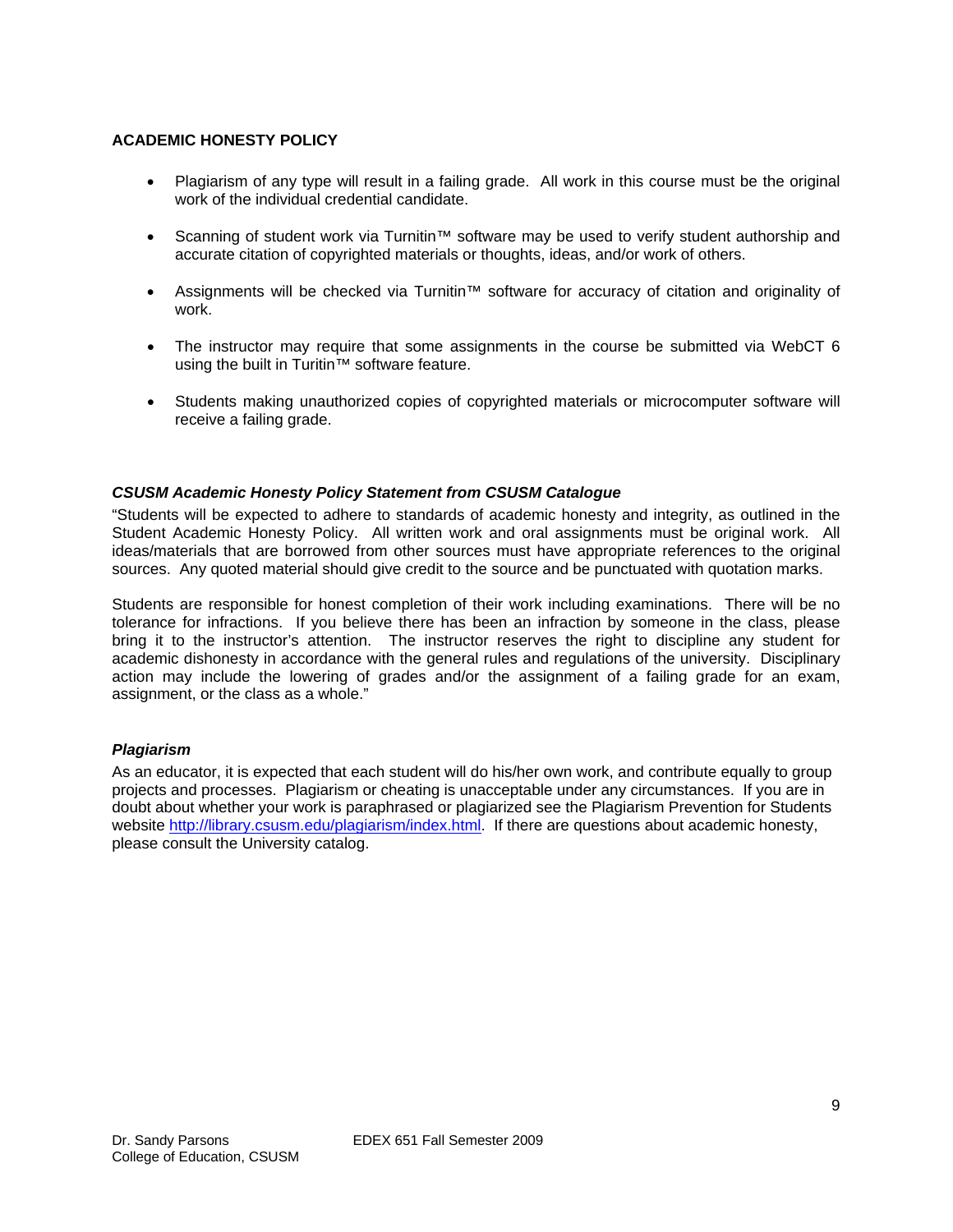### **GRADING STANDARDS**

| A    | 93-100% |
|------|---------|
| А-   | 90-92%  |
| $B+$ | 87-89%  |
| в    | 83-86%  |
| в-   | 80-82%  |
| $C+$ | 77-79%  |

# *Criteria for Grading Student Performance in this Course:*

- A (Excellent): Performance at the highest level, showing sustained excellence in meeting all course objectives and requirements and exhibiting an unusual degree of intellectual initiative.
- B (Good): Performance at a high level, showing consistent and effective achievement in meeting course objectives and requirements.
- C (Satisfactory): Performance at an adequate level, meeting the basic objectives and requirements of the course.

**NOTE:** The minimum acceptable grade for a course in the sequence of professional education courses are C+ and a B average must be maintained.

### *Criteria for Grading Student Performance on the assignments:*

- A (93%) Outstanding work on assignment, excellent syntheses of information and experiences, great insight and application, and excellent writing,
- B+ (83%) Completion of assignment in good form with good syntheses and application of information and experiences, writing is good,
- C+ (73%) Completion of assignment, adequate effort, and adequate synthesis of information and application of information and experiences, writing is adequate.

# **ACADEMIC REQUIREMENTS**

# **Participation**

# **Please note the College of Education Attendance policy stated on page two of this syllabus.**

### **Participation:** (14 sessions @ 10 points = 140 points)

Points are awarded for both on campus and the asynchronous online WebCT6 sessions. Regular, punctual attendance it is critical and expected in the teaching profession. Because this class is participatory in nature, the experiences and discussions are difficult to recreate. To reinforce our commitment to developing interpersonal skills, students are expected to arrive on time; return from break on time; stay for all of the class; and fully participate and cooperate with classmates, instructors, and guests. A class participant who arrives late, departs early, or engages a "non-collaborative" behavior will receive less than the maximum points for that given class session.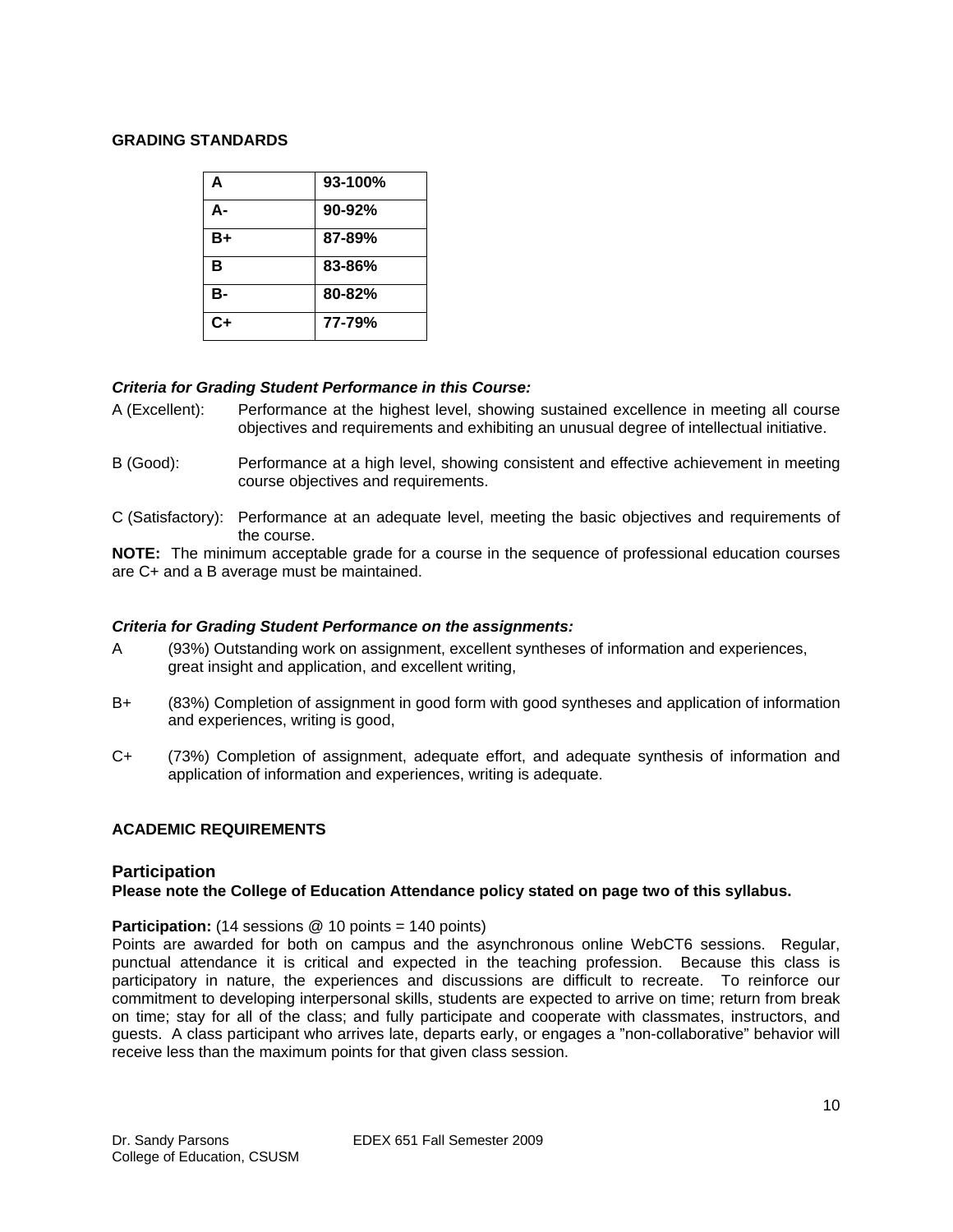All WebCT postings are due by the date/time listed on the course schedule. Late postings will not be accepted and will also incur a 10 point deduction for lost participation on the discussion board.

**NOTE:** be sure to check your course mail and the WebCT6 homepage of the course prior to coming to class. If class is canceled for any reason, notice will be posted via WebCT6.

#### **Criteria for Grading Participation**:

Participation points will be assigned on the following criteria:

- collaborative cooperation in all labs, classes, and group assignments;
- enthusiasm for the content and activities;
- respect for the professor, classmates, and guest speakers at all times;
- patience and flexibility with the technology;
- appropriate use of the lab, hardware and software;
- respect for the lab environment and equipment;
- **absolutely no food or drink (other than bottled water at the tables) in the lab**.

#### **Technology Grant Project (100 points, group work)**

#### **Specific Area of Emphasis (SAE) (100 points, individual work)**

#### **Reading Activities: (Three X 30 = 90)**

These activities are included in the Bound Reader for this course. There are three Reading Activities (RAs) which address the reading in the Transition text. The RAs will be submitted via Turn it In on the course home page in WebCT 6. Be sure to use Word (Word 2007 if possible).

#### **Web Based Components of Course (120 points)**

#### **WBI discussion board prompts (Four X 30 = 120)**

There will be a series of Discussion Board (DB) prompts for your reflection and response. This includes points for responses to the postings of colleagues when required.

#### **Technology Labs (40 points)**

Two labs @ 20 points each for 40 points. This includes a field visit to the San Diego United Cerebral Palsy (UCP) Assistive Technology Lab.

#### **Task Stream Postings (40 points)**

 **All postings must be completed in order to be cleared for the Level II Credential.** Each student must post a reflection (the format appears on page 14 of the syllabus) and at least one artifact for each CCTC Special Education Specialist Credential standard to be addressed in EDEX 651. The specific standards to be addressed in EDEX 651 and the related artifacts are listed in the Table on page 4 of this syllabus. Each student must have a Task Stream account.

NOTE: **Regardless of the material you have posted for EDEX 661, you MUST post the required artifacts and essays for EDEX 651 (see the Table in prior section of this syllabus).** 

#### *Use of Technology:*

Students are expected to demonstrate competency in the use of various forms of technology (i.e. word processing, electronic mail, WebCT6, use of the Internet, and/or multimedia presentations). Specific requirements for course assignments with regard to technology are at the discretion of the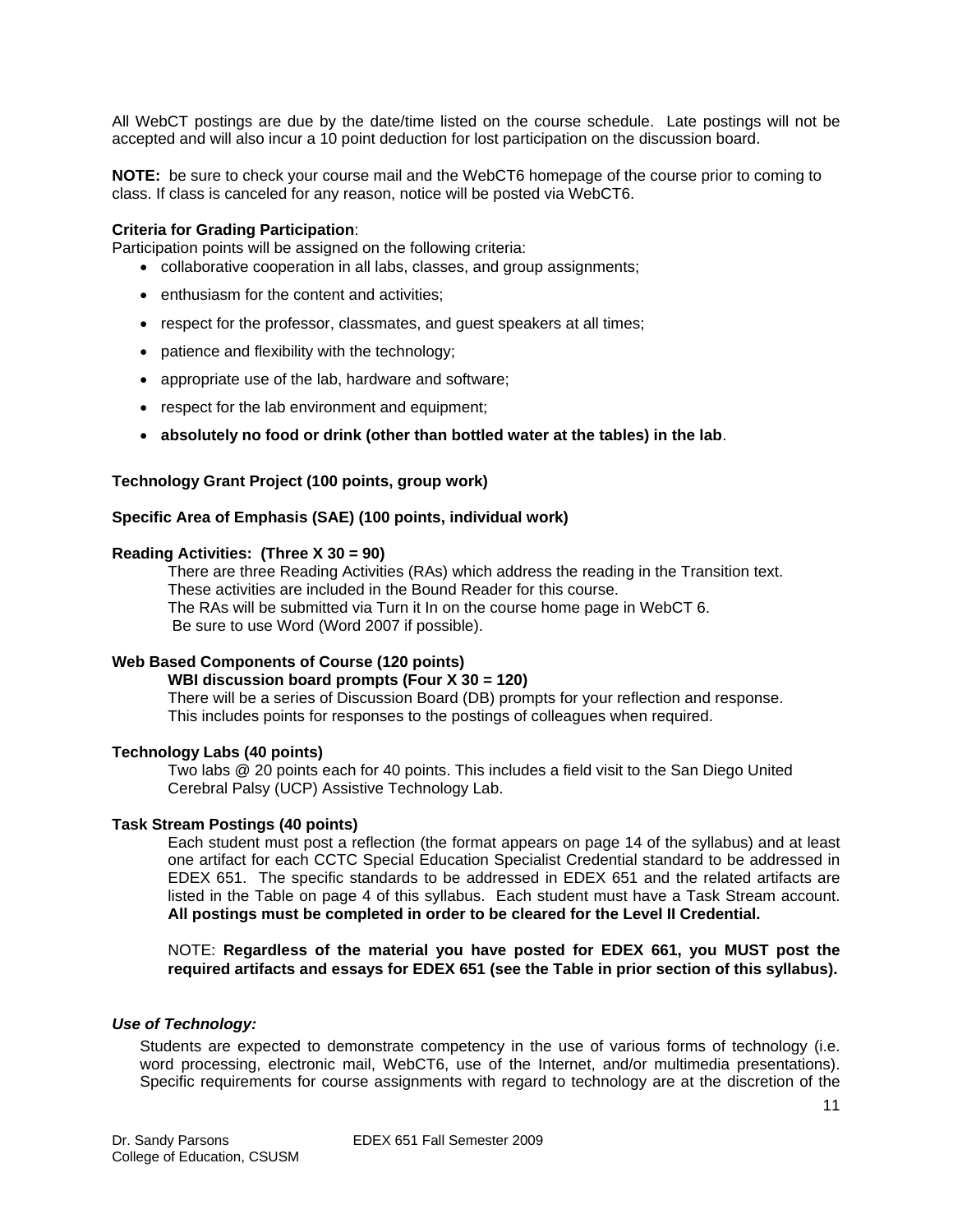instructor. Keep a digital copy of all assignments for use in your teaching portfolio and as proof of work accomplished. Many assignments will be submitted online, and some will be submitted in hard copy. Details will be given in class.

## **Electronic Communication Protocol:**

Electronic correspondence is a part of your professional interactions. If you need to contact the instructor, e-mail is often the easiest way to do so. It is my intention to respond to e-mails in a timely manner. I do not typically respond to e-mails on weekends. Please be reminded that e-mail and online discussions are a very specific form of communication, with their own nuances and etiquette. For instance, electronic messages sent in all upper case (or lower case) letters, major typos, or slang often communicates more than the sender originally intended. With that said, please be mindful of all e-mail and on-line discussion messages you send to your colleagues, to faculty members in the College of Education, or to persons within the greater educational community. All electronic messages should be crafted with professionalism and care.

### **Tech Etiquette:**

No use of lap tops, cell phones, or text messaging during class.

### **E-mail:**

All e-mail for this course will be done via WebCT 6 portion of the course.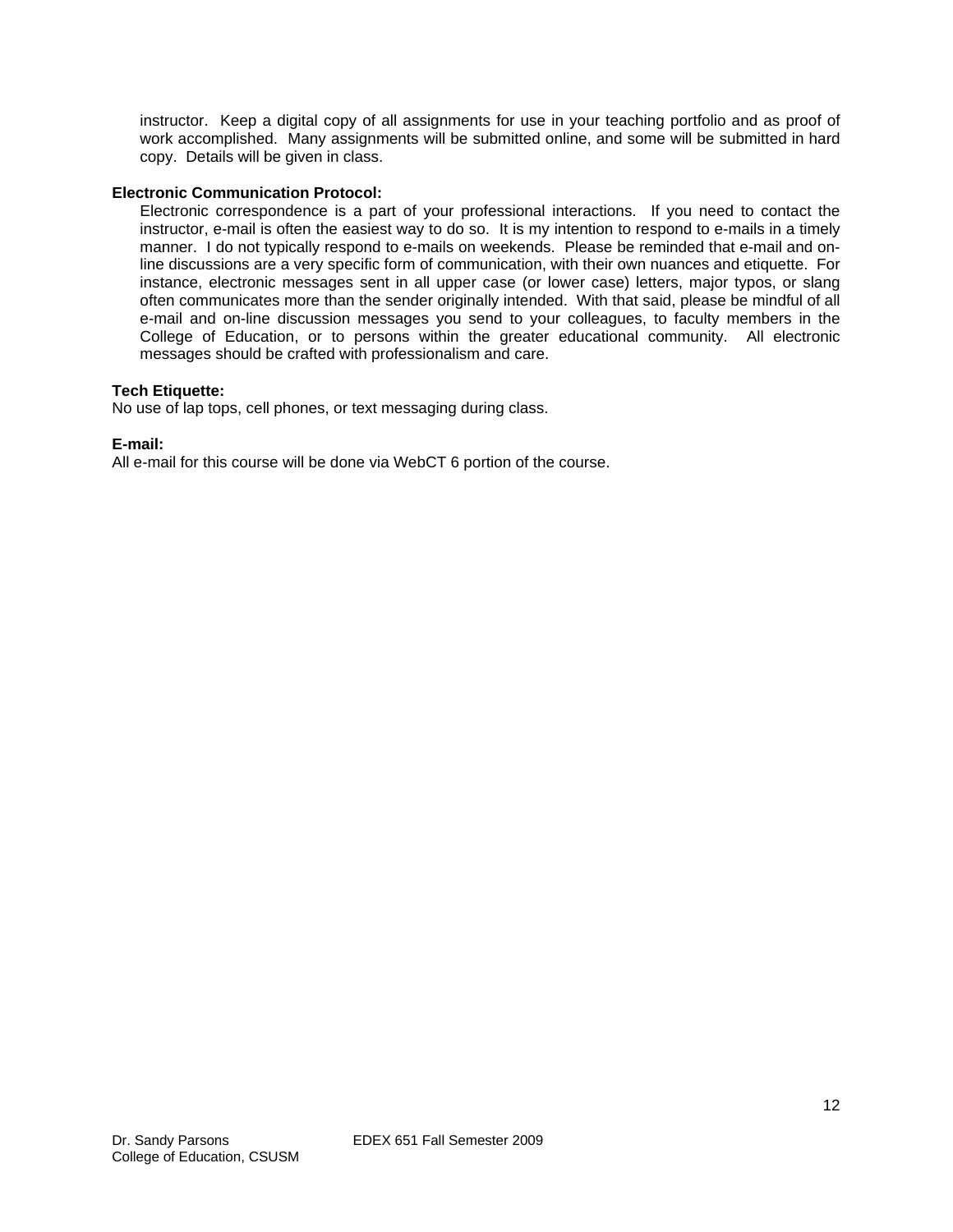**Criteria for Grading and Professional Expectations for WebCT work including Discussion Board (DB) Postings:** 

- Never give your password to anyone else or allow anyone else to access this course using **your password**.
- Post your response to the Discussion Board (DB) Prompts at the beginning of the week in which they are required. You may not post these as attachments.
- All postings must be written in professional and respectful language.
- Use person first language.
- We recommend that you compose off-line before posting and then paste your responses into the discussion board. **Keep a copy of your original work in Word®, so that if postings become lost you have proof of your work**. **Please note that all campus lab PCs now have Office 2007.**
- Read the postings of your colleagues (towards the middle of that week) and post required responses to the posting of others as indicated in the Professor's prompts.
- Be sure your responses are well thought out prior to posting your responses.
- Be sure to post your all responses by the due date on the course schedule.
- Respect the opinions of others, and respond collegially.
- Check the Announcement block in the course Home Page each week for directions and announcements. If class is to be canceled a message will be posted on the Home Page or sent via WebCT6 course mail.
- All communications by E-mail will be via the Course Mail tool in WebCT6.
- I typically do not respond to course mail on the weekend and cannot respond on my furlough days.
- • Check your Course Mail at least once per week, and **always before coming to class**.
- All work in WebCT postings must be the original work of the student. Do not post large blocks of quoted text from websites, re-phrase the essential information in your own words.
- All quoted text/information from printed or web-based information must be enclosed in quotation marks and the source must be identified to indicate it is the work of another.
- Turnitin.com may be used to check the authorship of the postings in WebCT. Be sure to reference all of your work when quoting writing/text that is not your own.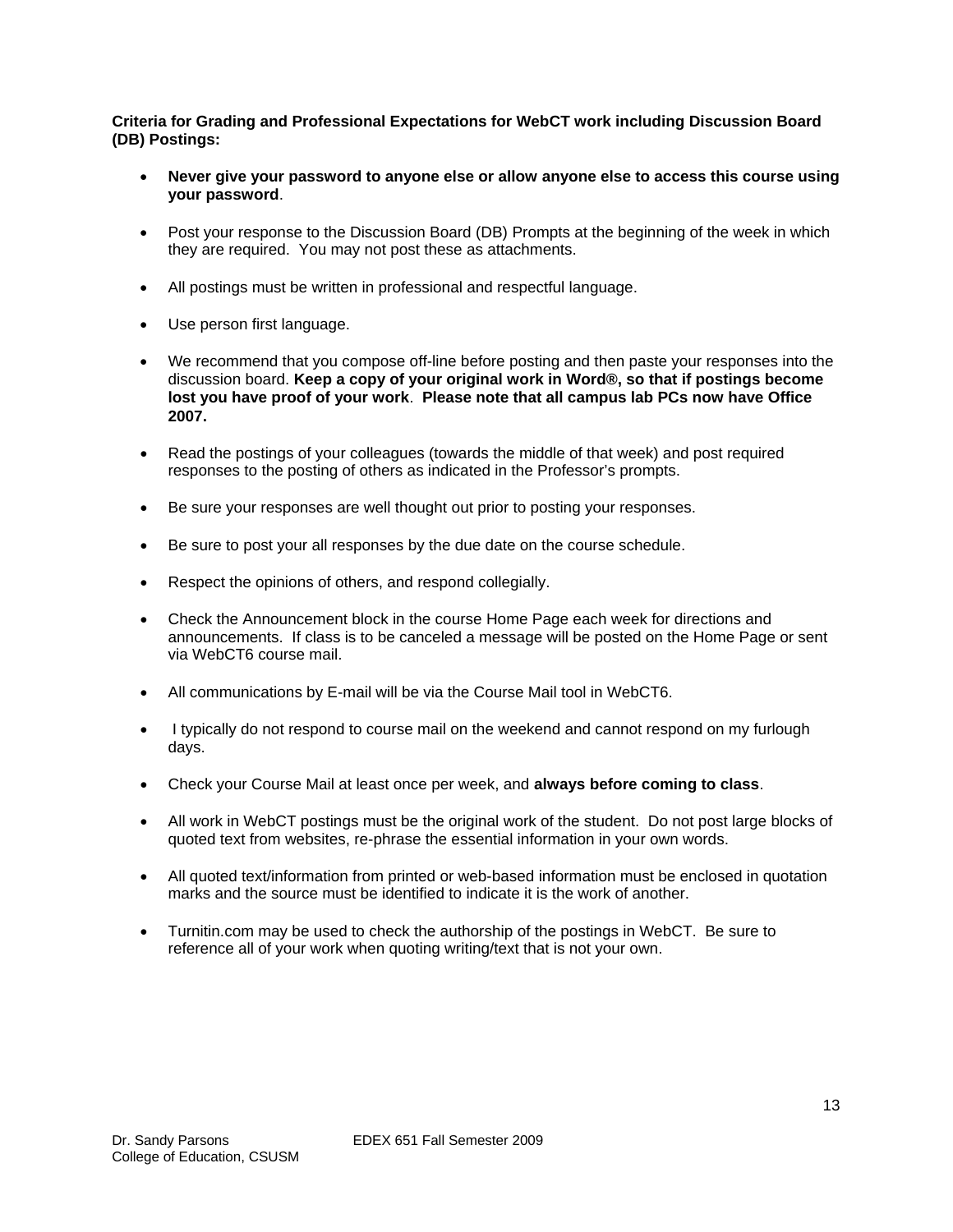## **Academic Requirements EDEX 651 Fall Semester 2009**

| <b>Participation &amp; Assignments</b>                                            | <b>Notes</b>                                                                                                                                                                                        | <b>Point</b> |
|-----------------------------------------------------------------------------------|-----------------------------------------------------------------------------------------------------------------------------------------------------------------------------------------------------|--------------|
| <b>Participation (140)</b>                                                        | $(14$ sessions @ 10 points = 140 points)<br>(includes WebCT sessions)                                                                                                                               | 140          |
| <b>Technology Grant Project (100)</b><br>(Group Work)                             | This is a group project including literature and<br>web site research and review with annotations.                                                                                                  | 100          |
| <b>SAE: Developing an Specific Area</b><br>of Emphasis (100)<br>(Individual Work) | This is an individual project including literature<br>site research and review with<br>and web<br>annotations.                                                                                      | 100          |
| <b>Reading Activity Assignments (90)</b><br>(Individual Work)                     | This is an individual assignment, do not quote<br>large blocks of text from the textbook; write in your<br>own words.<br>Submit using the Turn-it-In Assignments folder on<br>the Course Home Page. |              |
| Reading Activities $1 - 3$<br>on the text book                                    | Three Reading Activities @ 30 points each<br>Submit using the Turn-it-In Assignments folder on<br>the Course Home Page                                                                              | 90           |
| WebCT Work: (120)<br>(Individual Work)                                            |                                                                                                                                                                                                     |              |
| <b>Discussion Board</b>                                                           | *Four sessions @ 30 points = 120 points<br>Includes response to colleagues                                                                                                                          | 120          |
| Technology labs (40)                                                              |                                                                                                                                                                                                     |              |
| Two labs including a field visit                                                  | Two labs @ 20 points each for 40 points.<br>This includes a field visit to the SD UCP AT lab<br>Be sure to turn in your lab sheet for each lab.                                                     | 40           |
| <b>Task Stream Postings (40)</b><br>(Individual Work)                             |                                                                                                                                                                                                     |              |
| Postings for level II Standards                                                   | This assignment will be discussed in class                                                                                                                                                          | 40           |
|                                                                                   | Each student must have a Task Stream Account<br>These postings must be completed to clear your<br>Level II Credential.                                                                              |              |
|                                                                                   | Total:                                                                                                                                                                                              | 630          |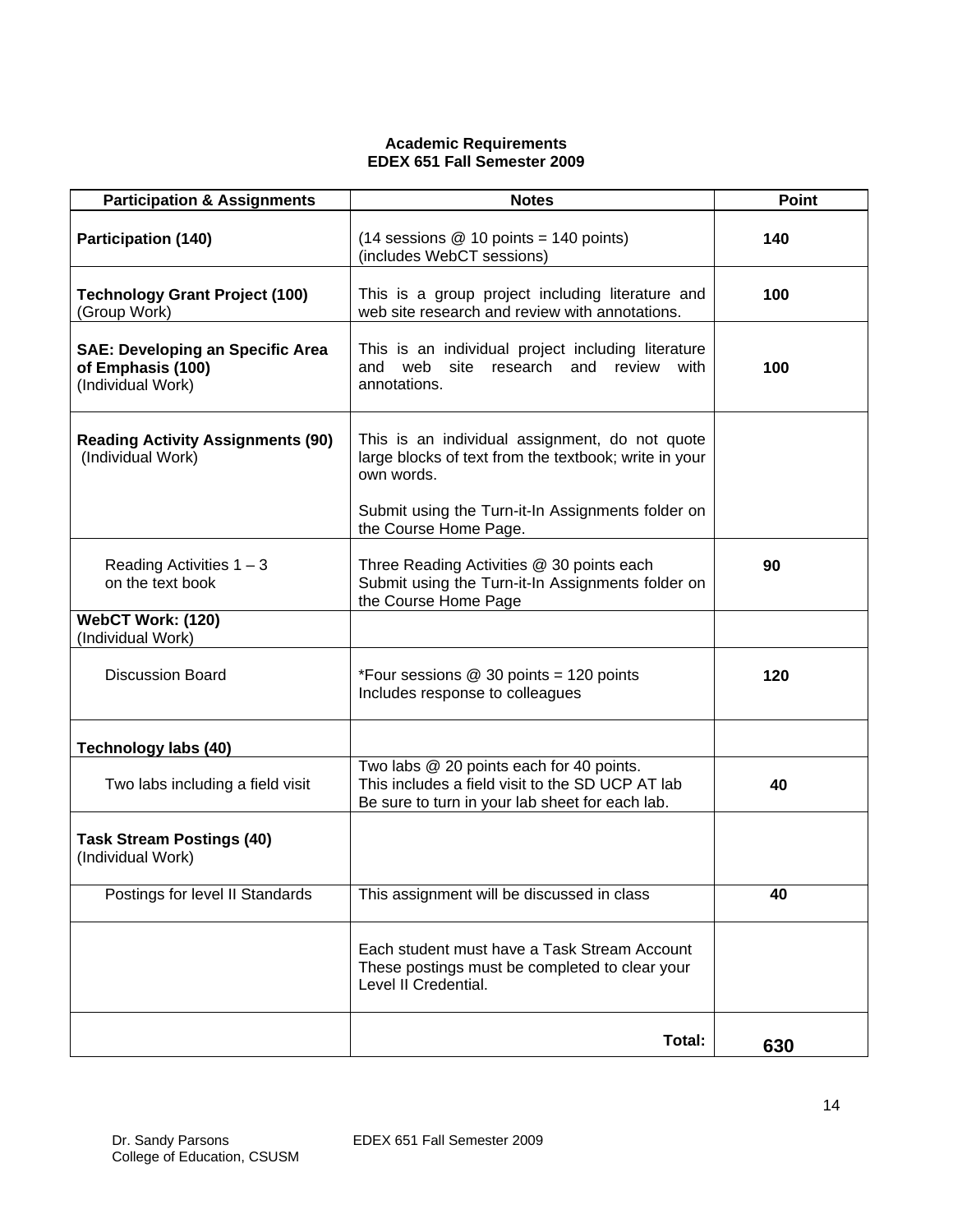\*All Discussion Board Postings must be done by the date/time listed on the course schedule. Late postings will not receive credit and will also incur a loss of 10 participation points. All work must be the original work of the student.

# **TASKSTREAM GUIDELINES FOR LEVEL II STANDARDS**

The purpose of the Level II portfolio that you create on TaskStream is to evidence how you meet each of the10 Level II Education Specialist standards. For each of the 10 Level II standards, your task is to write a cogent reflective essay and to post and describe artifacts that evidence your competence in meeting the standard. Each Level II standard is a performance standard. Thus, the artifacts you select will come from both your work as a special educator and from products generated in Level II courses.

Level II standards are threaded throughout Level II Education Specialist coursework and are addressed within and across courses. Although several Level II standards are addressed in each course, a given subset are assigned to each course. It is an expectation that by the end of each course you will have composed a first paragraph reflective narrative and posted at least one evidence for each standard assigned to the course. It is a further expectation that you will request feedback from your instructor for the assigned standards and respond to instructor requests for revisions. The course instructor will not evaluate your response to a standard. An evaluation of your entire portfolio is performed at the end of your Level II studies by your EDEX 661 Portfolio Review instructor. To be recommended for a Level II Professional Clear credential, entries for all 10 Level II standards must be judged complete (i.e., having a cogent narrative and at least three relevant artifacts with descriptions of how they evidence competence).

The Level II courses are expressly designed to assist you to evidence your competence with regard to the Level II standards. Take advantage of being in the class, by pausing, reflecting, and making TaskStream entries each semester as a routine part of course participation. This way when you enroll in EDEX 661 you will be all but done with your portfolio.

Each narrative must include at least the following components.

To assist you writing your reflective essay for each standard, the special education faculty members have agreed upon a paragraph structure to help guide you with your narrative response. State your ideas clearly and ground them in the evidence represented by your artifacts. We are looking for a vivid and robust explanation of what the artifact represents. For each standard, you must attach a minimum of three artifacts. You are strongly encouraged to provide additional evidences as artifacts, particularly for standards such as Standard 14, which includes such a broad array of elements.

Required 1st paragraph: Introduce the reader to the focus of your response as it relates to the Level II standard. Do NOT restate the standard. Instead, reflect upon and summarize what it is you know and are able to do that allows you to demonstrate proficiency with regard to the several elements of the standard.

Required 2nd paragraph: Explain how the first attached artifact evidences your competence with regard to the Level II standard. In what ways does this artifact illustrate your knowledge and skill regarding one or more elements of the standard?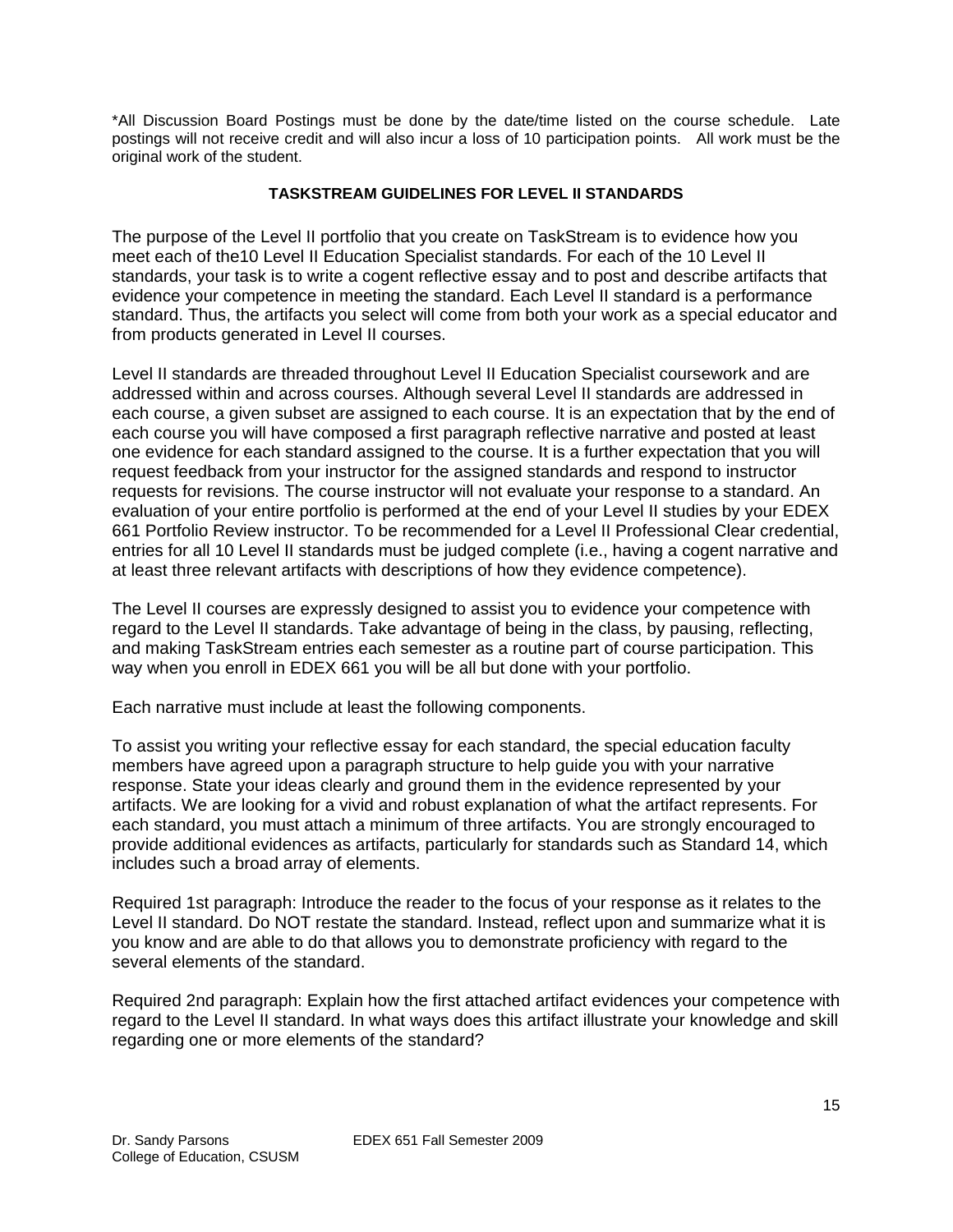Required 3rd paragraph: Explain how the second attached artifact evidences your competence with regard to the Level II standard. In what ways does this artifact illustrate your knowledge and skill regarding one or more elements of the standard in a way that is different from your first artifact?

Required 4th paragraph: Explain how the third attached artifact evidences your competence with regard to the Level II standard. In what ways does this artifact illustrate your knowledge and skill regarding one or more elements of the standard in a way that is different from your first two artifacts?

Final paragraph: Identify what you still want or need to learn with regard to this standard. In other words, set at least one professional goal for your future professional development or future practice with regard to the standard.